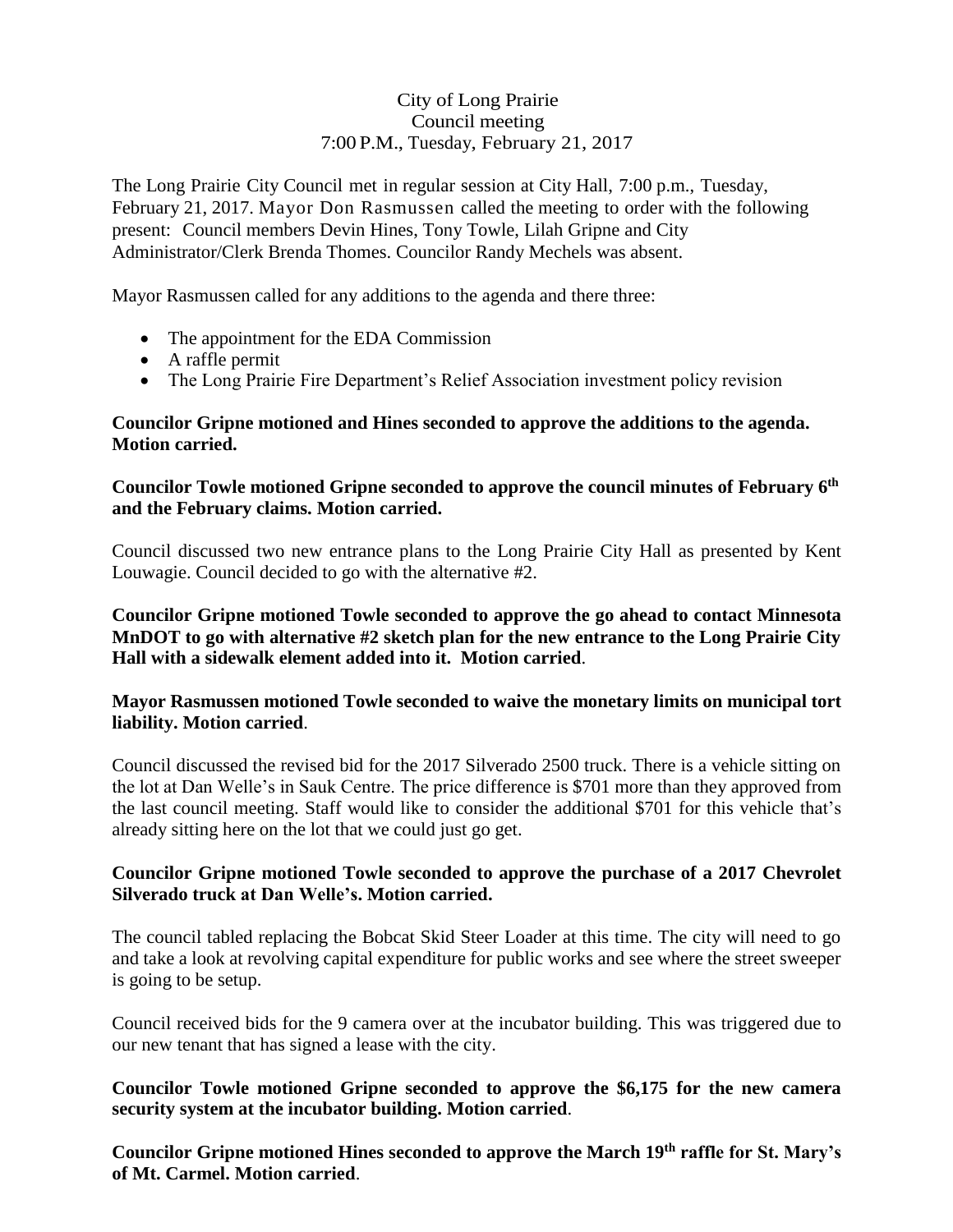**Councilor Gripne motioned Towle seconded to approve the following resolution acknowledging donations**:

#### **Resolution #17-02-21- RESOLUTION ACKNOWLEDGING DONATIONS**

**WHEREAS,** the City of Long Prairie has received the following donations during the month(s) of February, for the following purposes:

| <b>Donor</b>  | Amount   | <b>Purpose</b>      |
|---------------|----------|---------------------|
| LP Lions Club | \$445.00 | Park Fund - Benches |

**NOW THEREFORE, BE IT RESOLVED BY THE CITY COUNCIL OF LONG PRAIRIE**, **MINNESOTA THAT:** the City Council of the City of Long Prairie acknowledges and accepts the donations received the month of February.

**BE IT FURTHER RESOLVED THAT:** the City Council of the City of Long Prairie expresses its thanks and appreciation for the donations to all Donor(s) listed.

Adopted this  $21<sup>st</sup>$  day of February, 2017, by the City Council of the City of Long Prairie.

ATTEST:

Brenda Thomes **Don Rasmussen** City Administrator/Clerk Mayor

**Motion carried**.

**Mayor Rasmussen motioned Gripne seconded to appoint Jon Kringen to the EDA. Motion carried.**

\_\_\_\_\_\_\_\_\_\_\_\_\_\_\_\_\_\_\_\_\_\_\_\_\_\_\_\_\_\_\_\_ \_\_\_\_\_\_\_\_\_\_\_\_\_\_\_\_\_\_\_\_\_\_\_\_\_\_\_\_\_\_

#### **Councilor Gripne motioned Hines seconded to approve a raffle for Todd County Pheasants Forever Chapter #381 on April 1, 2017. Motion carried.**

The Long Prairie Relief Association revised their investment policy and asked the council to approve it along with the Long Prairie Fire Department Mutual funds**.** 

#### **Councilor Towle motioned Gripne seconded to approve these updates. Motion carried.**

Council discussed the 9 bad light poles in the downtown area. Public works has done some investigating on which poles are bad. The city will look at some solutions and bring back to the council.

The Lion's Polar Plunge is set for Saturday, February 25<sup>th</sup>.

Fire Chief Jim Kreemer commented on the city hall entrance. Kreemer wants it to go on record that he thought it would be still best to just close off the entrance from Coborn's to city hall.